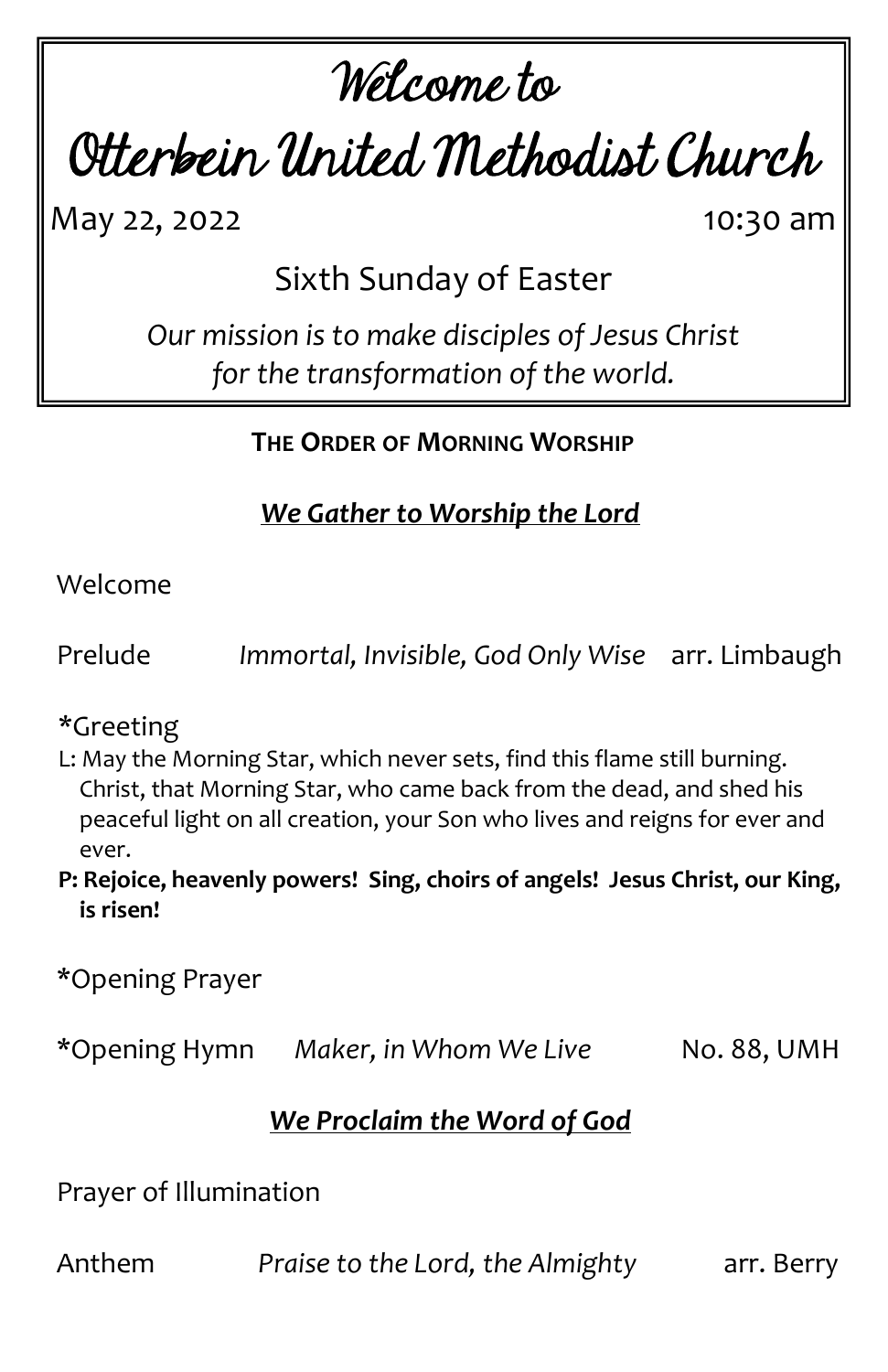| Epistle Lesson                          | I Corinthians 9:19-27                      |  | (NT, page 172) |  |
|-----------------------------------------|--------------------------------------------|--|----------------|--|
| Sermon                                  | "FOR THE WIN" Rev. Kathleen Overby Webster |  |                |  |
| Announcements                           |                                            |  |                |  |
| <b>We Give Our Thanks</b>               |                                            |  |                |  |
| Invitation, Confession, Pardon, & Peace |                                            |  | No. 12, UMH    |  |
| *Hymn                                   | This Is the Day                            |  | No. 657, UMH   |  |
| *Doxology                               |                                            |  | No. 95, UMH    |  |
| Prayer of Dedication                    |                                            |  |                |  |
| Celebration of Holy Communion           |                                            |  | No. 13, UMH    |  |
| Pastoral Prayer                         |                                            |  |                |  |
|                                         | We Go Forth Renewed                        |  |                |  |
| *Closing Hymn                           | This Is My Father's World                  |  | No. 144, UMH   |  |
| *Benediction                            |                                            |  |                |  |
| *Postlude                               | Lead on, O King Eternal                    |  | arr. Evanovich |  |

*A special welcome and thank you to Rev. Kathleen Overby Webster for bringing the message today. Kathleen is a retired elder in the Virginia Conference, having served locally at MacGahyesville and Asbury UMC. She also served the Staunton and Roanoke Districts as their District Superintendent.*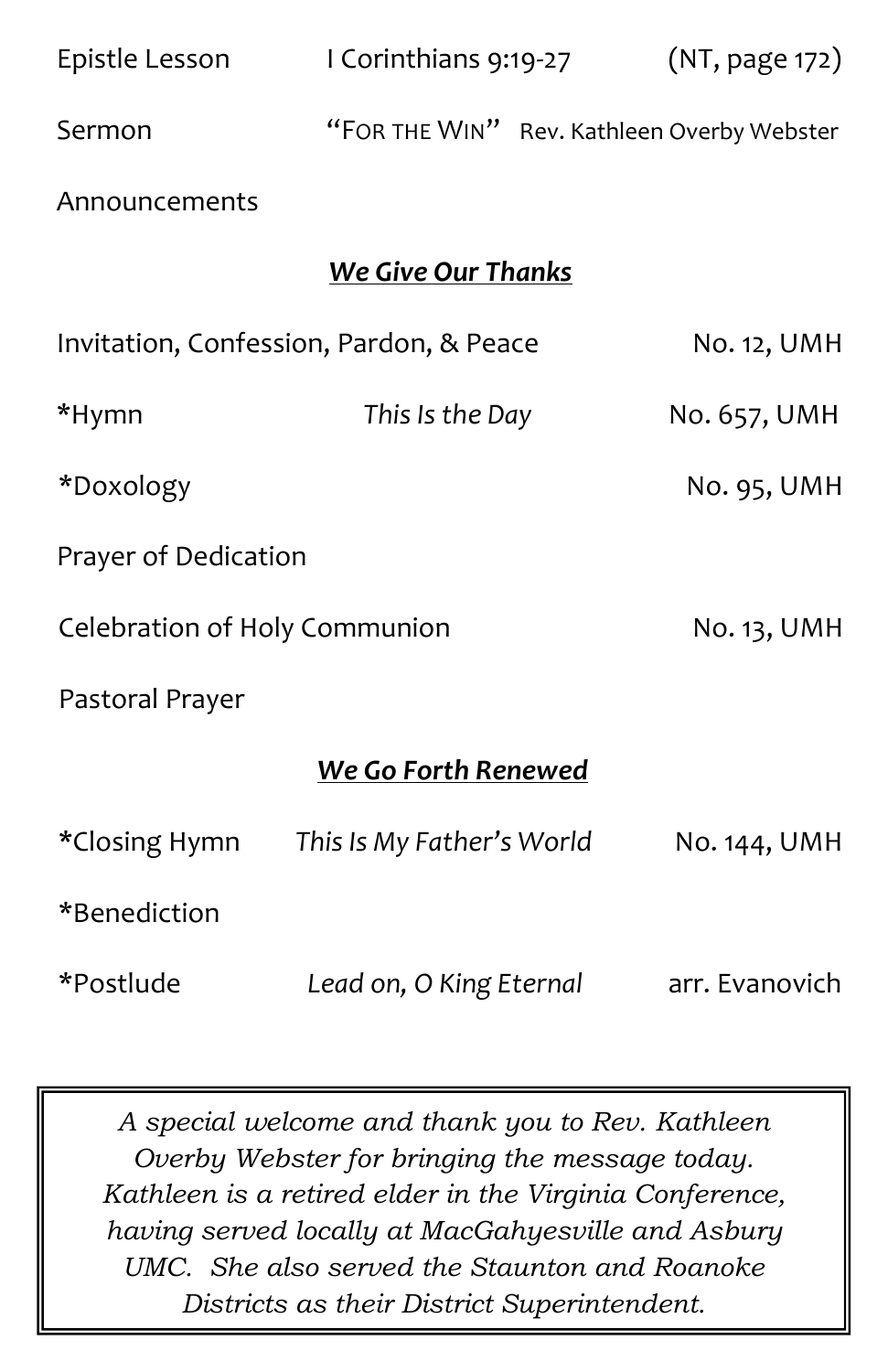# **This Week's Opportunities**

## **Sunday, May 22**

| $9:30$ am | Sunday School             |
|-----------|---------------------------|
| 10:30 am  | Worship                   |
| 11:30 am  | <b>UMM Pancake Brunch</b> |

#### **Monday, May 23**

| $4:30 \text{ pm}$ | Soup Kitchen          |
|-------------------|-----------------------|
| $5:00$ pm         | <b>Clothes Closet</b> |

#### **Tuesday, May 24**

1:00 pm *Tidings* Crew—Rm. 204 6:00 pm Bible Study—Rm. 204

#### **Wednesday, May 25**

| 10:00 am          | Bible Study-Rm. 204    |
|-------------------|------------------------|
| $6:00 \text{ pm}$ | <b>Chancel Ringers</b> |
| $7:15 \text{ pm}$ | Sanctuary Choir        |

## **Thursday, May 26**

# **Friday, May 27**

#### **Saturday, May 28**

7:30 am UMM Meeting— Thomas House

#### **Sunday, May 29**

| $\frac{1}{2}$ 9:30 am | Sunday School |
|-----------------------|---------------|
| 10:30 am Worship      |               |
|                       |               |



*The flowers on the altar today are given in memory of Loretta Crider on her birthday (5/25) and to the glory of God by her sister, Kathy Billhimer, and friend, Darlene Cochran.*

. . . . . . :

# **Otterbein in Prayer**

Susie Ayala Gary Billingsley Millie Bruce Rev. Louis Carson Fern Cline Charlie Davis Cliff & Jean Davis Jo Ellen Dickenson Amber Earman Mike Earman Nancy East Dave Elliot Dennis Gaines Ray & Audrey Griffith Doris Hanger Laura Headlee Norma Heath Hunter Hensley Dot Jones Janet Liskey Allen Litten Marion Malabad Allene McCoy Becky Morlan Eugene Moyers Mary Jo Mitchell George & Betty Painter Judy Pruett Don & Bonnie Rohr Mary Ellen Rohrbaugh Kay Schaefer Becky Smith Juanita Taylor Martha Taylor Daisy Van Pelt Keith & Sharon Waters Mary Wenger Family of Richard Paulman Family of Scott Stephens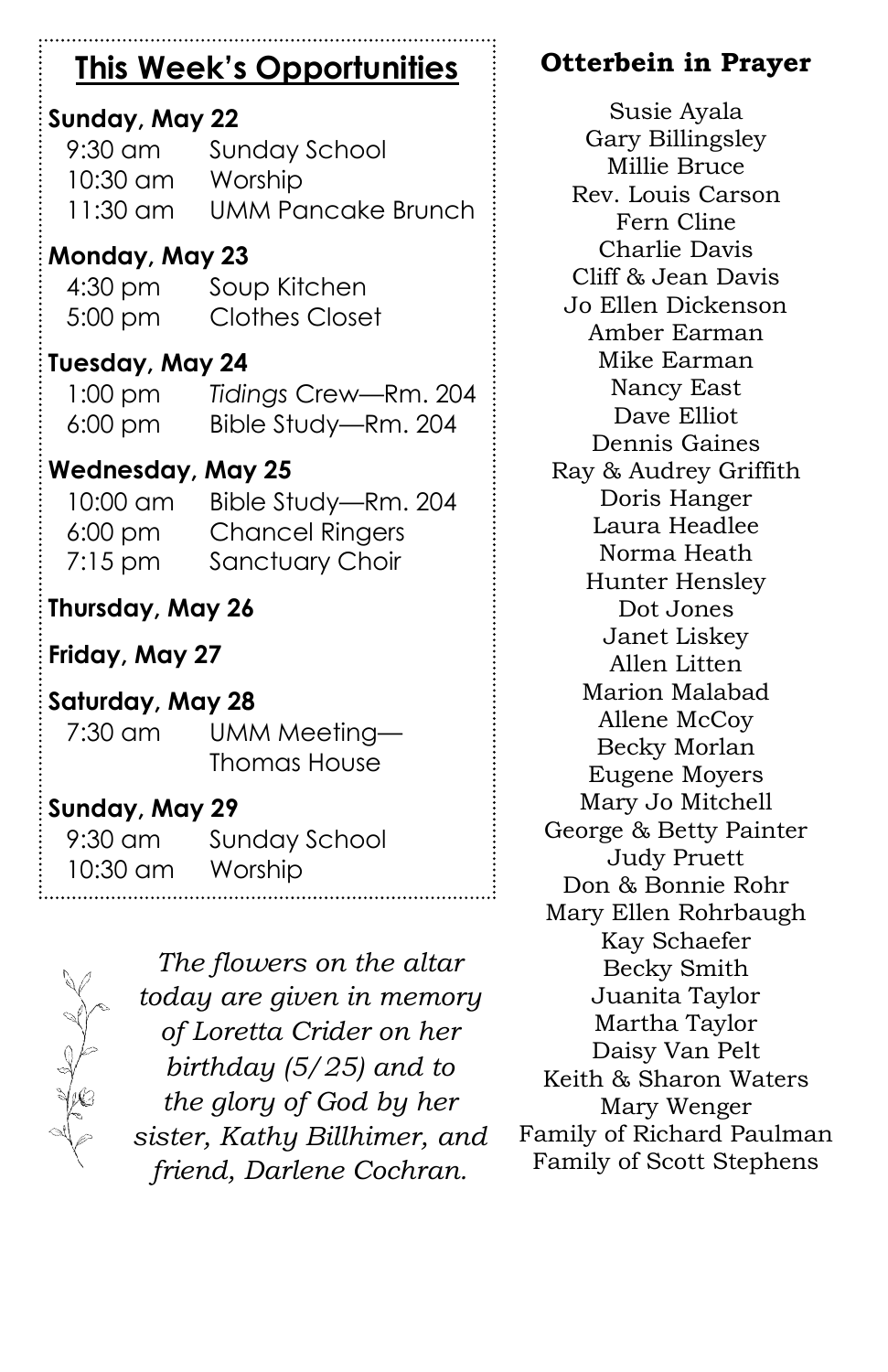#### **Announcements**

- **Pancake Brunch TODAY** immediately following worship in Memorial Hall. All donations will go towards the College Chorale Scholarship Fund. The youth of Otterbein will assist with serving! Join us!
- **Bible Study** continues this **Tuesday** with the **6 pm** session. The **10 am** session meets on **Wednesdays**. A recording will be available; email Adam if you are interested in receiving the link.
- **Annual Conference Offering** is **due Sunday, June 5**. Checks should be made payable to OUMC and designated "Conference Offering" on the memo line. The money will be taken to Annual Conference and used to benefit local and international mission projects.
- **Cleaning Buckets for Conference**—You can still contribute to the "Cleaning Bucket Fund" for Conference. Make checks payable to OUMC and designate "Cleaning Buckets" on the memo line. A complete bucket costs \$75, but any amount is acceptable. **The deadline is Sunday, June 5**.
- **Attention Graduates**—Is there a graduation in your family's future? Please contact the church office or Carole Barber if a church member in your family is graduating from high school, college, or any other educational institution. We plan to honor graduates on Sunday, June 12. Carole: 540-820-5898 or carole214@aol.com.
- **Assisted Listening Devices** and **large print bulletins and hymnals** are **available**. Please see an usher for assistance.

| <b>Otterbein UMC Staff</b> |                       |  |
|----------------------------|-----------------------|--|
| Rev. Adam Blagg            | <b>Senior Pastor</b>  |  |
| Sandra Schaefer            | <b>Music Director</b> |  |
| Melissa Miller             | Office Manager        |  |
| Dawn Warren                | Treasurer             |  |
| <b>Judy Falls</b>          | Custodian             |  |